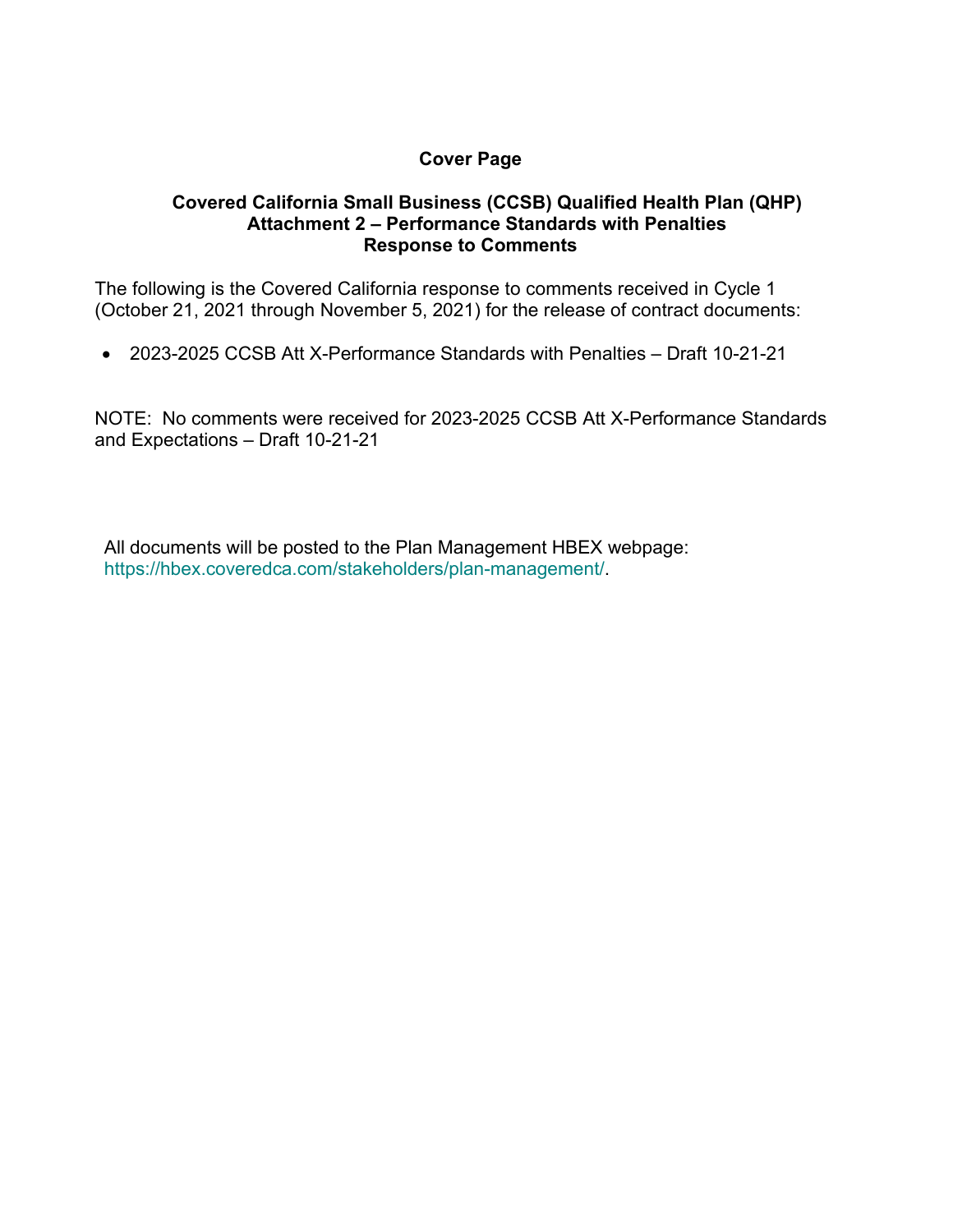| A 14<br><b>Item#</b> | A14 Sub-<br><b>Section #</b> | <b>Comment</b>                                                                                                                                                                                                                                                                                                                                                                                                                  | <b>Covered California Response</b>                                                                                                                                                                                                                                                                                     |
|----------------------|------------------------------|---------------------------------------------------------------------------------------------------------------------------------------------------------------------------------------------------------------------------------------------------------------------------------------------------------------------------------------------------------------------------------------------------------------------------------|------------------------------------------------------------------------------------------------------------------------------------------------------------------------------------------------------------------------------------------------------------------------------------------------------------------------|
|                      |                              | NPI and TIN are not always consistently provided in<br>claims. We agreed with IBM and Covered California that<br>one or the other of these IDs will be sufficient to identify<br>the provider type. Please change from "(NPI) and<br>(TIN)" to "(NPI) or (TIN)".                                                                                                                                                                | "NPI and TIN" describes the undesirable case. Only<br>when both NPI and TIN are missing or invalid will the<br>enrollment appear in the numerator of the proportion of<br>records violating the standard. Changing to "or" would<br>increase the numerator and make the standard harder<br>for Contractors to achieve. |
|                      | 5                            | Please remove Rx claim and ordering Rx from this<br>requirement. This information is not always included in<br>the claim that we receive from the pharmacy.<br>NPI and TIN are not always consistently provided in<br>claims. We agreed with IBM and Covered California that<br>one or the other of these IDs will be sufficient to identify<br>the provider type. Please change from "(NPI) and<br>(TIN)" to "(NPI) or (TIN)". | $ \mathsf{Recommend}$ no change as it is appropriate to require the $ \mathsf{Re}\rangle$<br>identity of the prescribing physician.<br>For "NPI and TIN" vs. "NPI or TIN", see response above<br>for item 9-4.                                                                                                         |
|                      | 6                            | This calculation must also include the injection fee and<br>tax amount to accurately compare to the allowed<br>from the first payer would need to be included. That<br>information is not currently requirement and is not<br>lincluded in the HEI data submission.                                                                                                                                                             | Covered California intends to maintain the performance<br>standard expectations as drafted. After 2022 data is<br>amount. In addition, if we are the second payer, amounts analyzed, Covered California will revisit the expectations.                                                                                 |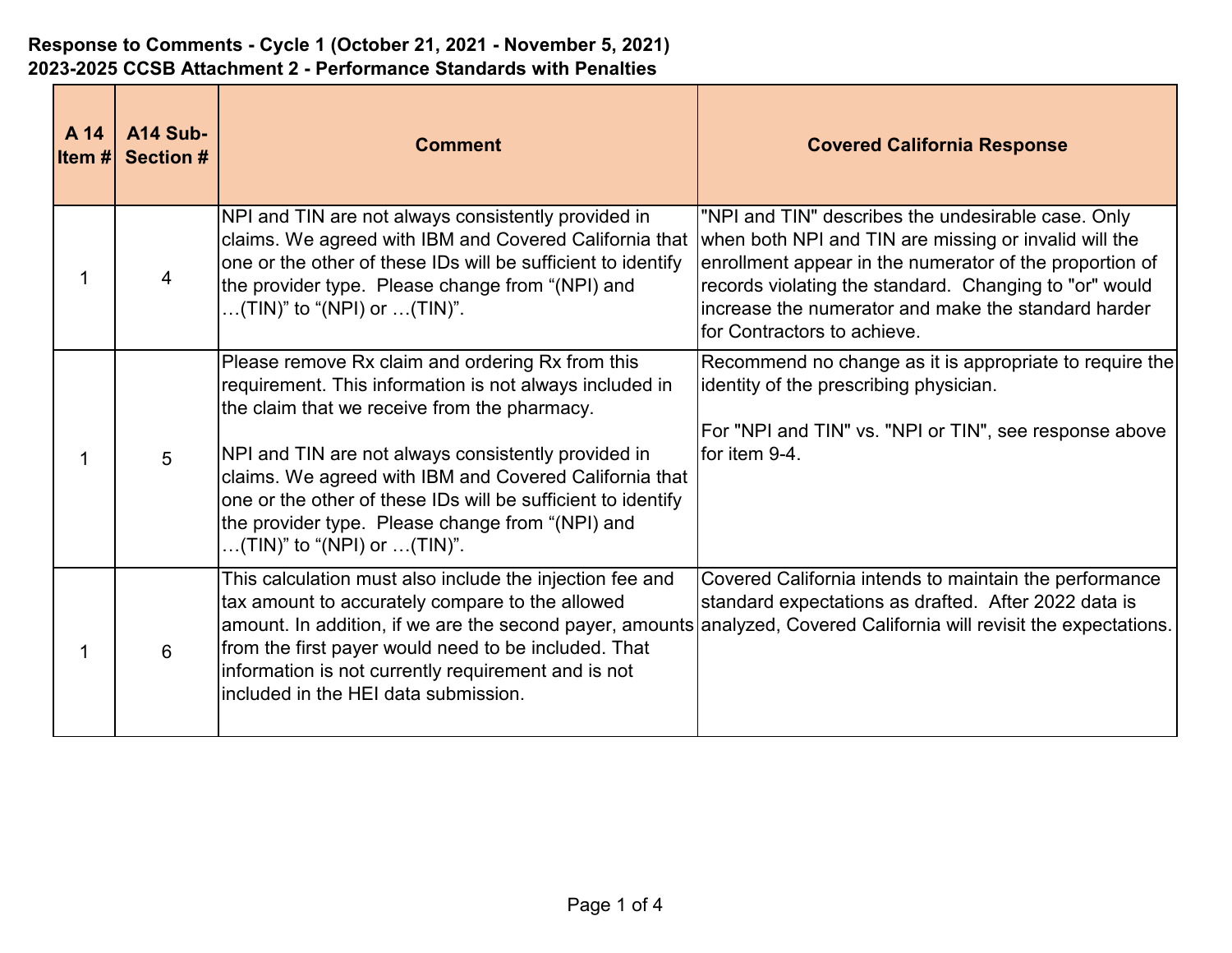| A 14<br>litem #l | A14 Sub-<br><b>Section #</b> | <b>Comment</b>                                                                                                                                                                                                                                                                                                      | <b>Covered California Response</b>                                                                                                                                                                                                            |
|------------------|------------------------------|---------------------------------------------------------------------------------------------------------------------------------------------------------------------------------------------------------------------------------------------------------------------------------------------------------------------|-----------------------------------------------------------------------------------------------------------------------------------------------------------------------------------------------------------------------------------------------|
|                  | 8                            | HIOS IDs are not assigned to Small Group Off<br>Exchange. Please confirm that this requirement and all<br>other HEI data requirements exclude the Small Group<br>line of business.                                                                                                                                  | The existing language regarding issuer-specific product<br>ID is sufficient to accommodate any off-Exchange<br>product without a HIOS ID.<br>Unless noted otherwise, Small Group Products are                                                 |
|                  |                              |                                                                                                                                                                                                                                                                                                                     | lincluded.                                                                                                                                                                                                                                    |
|                  | 9                            | To our knowledge, this analysis of Rx claims<br>submissions against ingredient cost and dispensing fee<br>amounts has not been completed by Covered CA and<br>IBM therefore we are not able to determine if is<br>reasonable at this time. We recommend removing this<br>until further research has been completed. | Covered California intends to maintain the performance<br>standard expectations as drafted. After 2022 data is<br>analyzed, Covered California will revisit the expectations.                                                                 |
|                  | 10                           | Please update this requirement to include how<br>"appropriate and accurate proportions" will be defined.                                                                                                                                                                                                            | The following has been added to the contract language<br>", as determined by comparison to Contractor's prior<br>period data submissions, comparison to data aggregated<br>from all data suppliers, and consultation with the<br>Contractor." |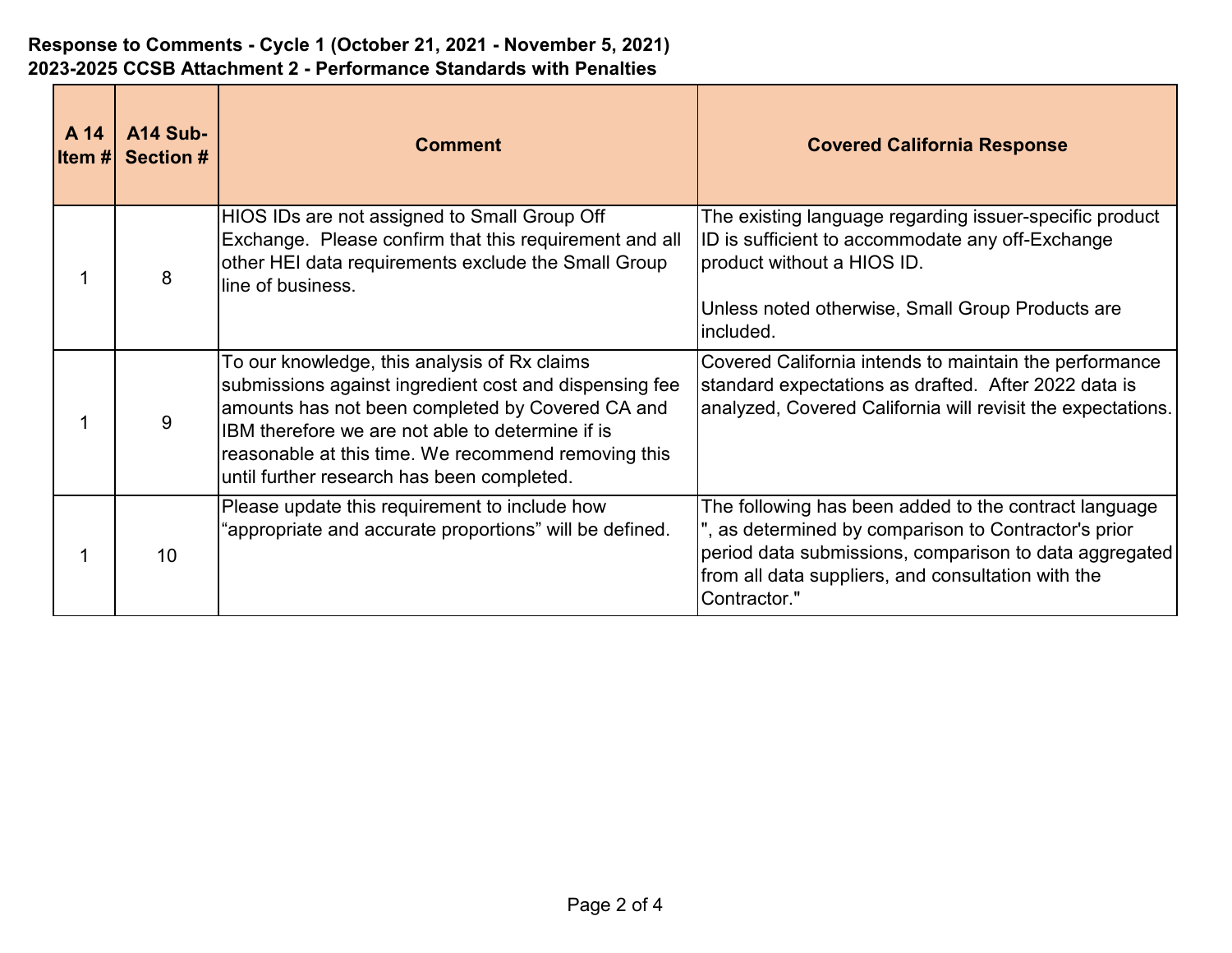| A 14<br>Item # | <b>A14 Sub-</b><br><b>Section #</b> | <b>Comment</b>                                                                                                                                                                                                                                                                                                                                                                                                                                                           | <b>Covered California Response</b>                                                                                                                                            |
|----------------|-------------------------------------|--------------------------------------------------------------------------------------------------------------------------------------------------------------------------------------------------------------------------------------------------------------------------------------------------------------------------------------------------------------------------------------------------------------------------------------------------------------------------|-------------------------------------------------------------------------------------------------------------------------------------------------------------------------------|
| $\mathbf{1}$   |                                     | Recommend adding additional language to the<br>introductory paragraph of section 9 to allow for data and<br>system coding variances between carriers. The<br>performance standards as listed may make sense for<br>some carriers and not others. We would like to add the<br>following language in red to allow for a mutually-agreed<br>upon alternate standard as necessary:                                                                                           | Covered California intends to maintain the performance<br>standard expectations as drafted. After 2022 data is<br>analyzed, Covered California will revisit the expectations. |
|                |                                     | Full and regular submission of data according to the<br>standards outlined in Attachment 7, Article 15.01.<br>Contractor must work with Covered California and the<br>HEI vendor to ensure accuracy of data elements on an<br>ongoing basis. Covered California and the Contractor<br>may establish an alternate performance standard if<br>different data variables are necessary to meet the HEI<br>performance standards that have been set by Covered<br>California. |                                                                                                                                                                               |
| 2              |                                     | We would like to request that the DQA measure set be<br>moved to performance standards with no penalties.<br>Analysis and reporting of pediatric dental experience<br>should be completed before introducing a performance<br>standard with penalties. If a performance expectation is<br>set in the future, please include measurement<br>expectations for improvement and also attainment.                                                                             | Please see revised 2023 penalties.                                                                                                                                            |